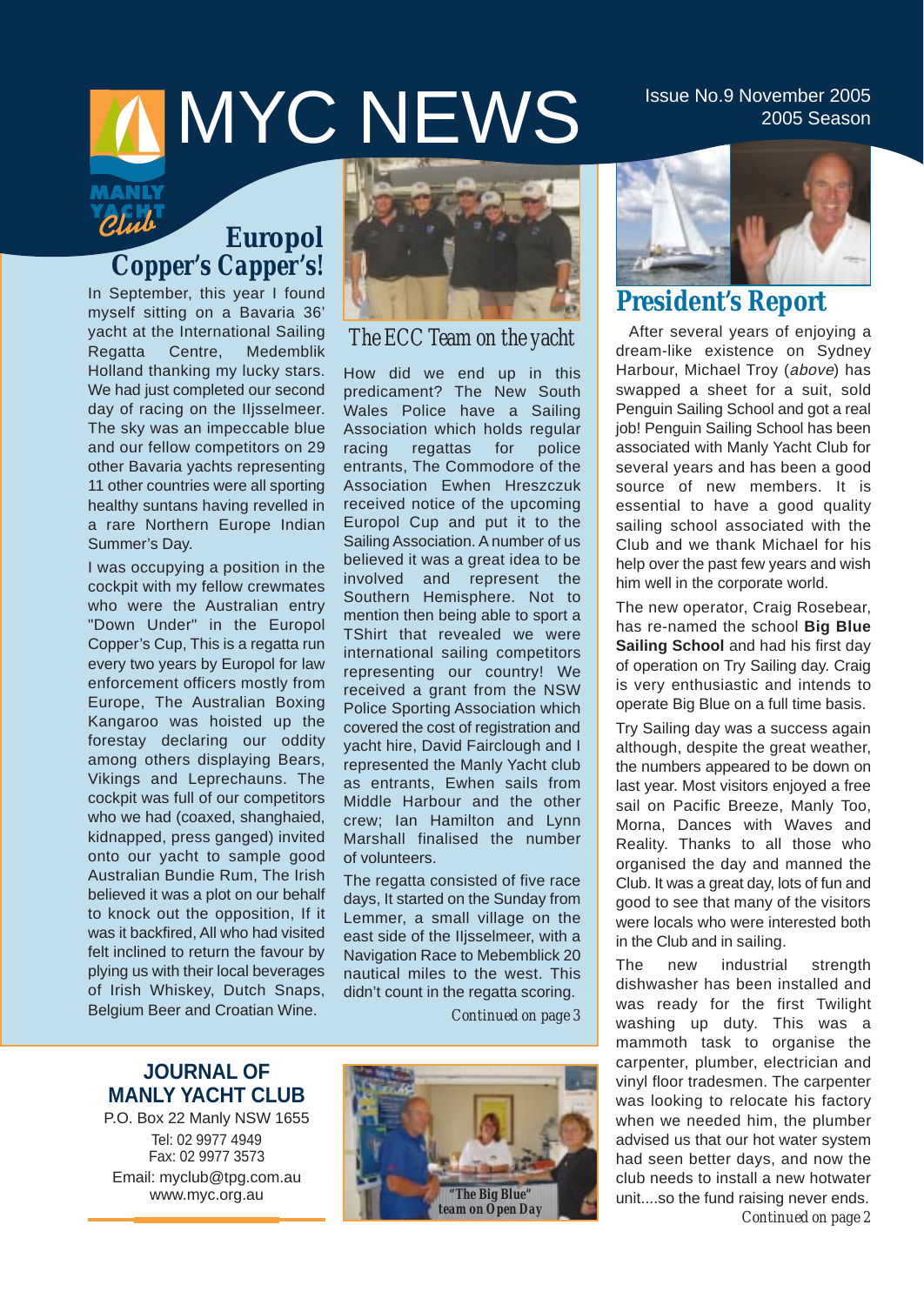#### *Continued from page 1*

The twilight season is with us again. Sponsor this year is Ryan Wines. New burgees are very expensive and do not give our sponsors any real exposure so it has been decided to put the cost of burgees into prizes and use MYC burgees for this season.

*(see page 7 for Christmas wine)*



**Keith Woodward President** 

Sunday 20th Nov NEW MEMBERS BBQ **all members welcome**

### **Hornsby Lifestyle and General Sailing, Saturday, 5th November.**

What a fabulous day sailing we had today!!!!!!! A most unpromising start weather wise, but we decided to push ahead regardless, and as usual, the weather cleared and we were able to get fourteen disabled sailors on the water.

We were very happy to say Hello to Brent, from Goodman-Fielder, who came down to our sailing event to check out what use we would be putting our new Safety Craft that has been donated by the Paul Newman Foundation to. He was treated to a sail, as well as a ride on our current Charlie's Chariot. Our total attendance today was 32 including helpers and sailors with a disability, making it a very busy day on the deck and pontoon of Manly Yacht Club.

#### **Wednesday, 9th November, 2005.**

Thanks to our wonderful helpers, Safety boat crew; Chris and Corey, Skippers; Malcolm, Glynn, Darren, John, Ivan, Peter, and working hard on the pontoon and deck; Jackie, Cheryl, Robyn, Norman, and Vlad, we were able to give 16 children an experience of a lifetime today.

Jessica, Tanna, David, Thomas, Luke, Jake, Luke B, Ben, students at the Royal Far West School took advantage of the wonderful weather, and the generosity of their teachers and some of their parents to have a fabulous morning on the water. All of these families are from country NSW, and for some, this was their first sight and feel of the water. Ben was the chronicler of events, and his video will be shown at a

### **Sailability.- Fundraiser Dinner.- Accessibility for Sailability.**

We invited 100 of our closest friends to have dinner with us on<br>Thursday evening, along with special guests, Admiral Rusty<br>Stern and Sir James and Lady Joan Hardy. Michael Troy was Thursday evening, along with special guests, Admiral Rusty our superb MC. There were two conditions of invitation. One was an open wallet, and the other, a sense of fun. Both of these conditions were met a thousand times over, and we would like to thank over and over again all of our guests, and all of the other people who helped us raise around \$12,000 for improvements to accessibility for our sailors with disabilities.

Nava George started off the evening for us on video, with her tear jerking story of her determination to sail, and the people who helped her on her way. An excellent dinner followed, and Admiral Rusty Stern arrived direct from America, the land of the twisted politic speak. We needed dessert after laughing so much.

Sir James Hardy took the floor then, with lots of stories of his sailing and wine-making days, setting the scene for an auction without par.

John Cunningham was the auctioneer, doing brilliantly with your help, entering into the spirit of things, making many of his own bids to keep the money flowing. In this section of the evening, we made around \$6,500, thanks to the generosity of our donors, many of whom were at the dinner, so that they could see who were the purchasers of their donated prizes. This money is not yet all in, so please, if you had the final bid on an item, get the money to us by Monday, 14th November.

The evening ended with lots of good fellowship, generated by the wonderful spirit of our guests, so I would like to finish by thanking again everyone involved in the event. **Eli**



meeting next week. He filmed the other students embarking and disembarking from the pontoon, then went on the safety boat to capture the rest of the adventure. I can't wait to see the video that eventuated. Well done Ben!!! I know that that took a whole heap of courage. The other students all managed both a sail, and a short trip on the Safety boat, accompanied by parents, and some of the teachers. Judging from the facial expressions when it was time to go back to school, I believe this was a never to be forgotten experience, and we expect that groups like this one will become a regular part of our routine.

Following them, another group that is new to us, Aranounbai Special School, paid us a visit. We had to use our ingenuity to make some of these children comfortable on the water, and we really have to applaud our own achievements with some. Can you imagine how it would feel to be in a car-seat in an Access Dinghy?.

Or to be propped up with cushions so that you can see over the gunnel?. So thanks to the courage of 8 students, we finished off our morning feeling that we really had achieved another milestone in our experiences, gave the children a magnificent experience of freedom on water, and have another group who will become regulars. Two of the older students showed us the right way to wash and put the boats away at the end of the morning, so we finished with a wonderfully satisfied feeling of a job well done. Many thanks also to the fabulous, dedicated staff of Aranounbai who were able to show us the tricks to make this morning worthwhile. **Eli Demeny**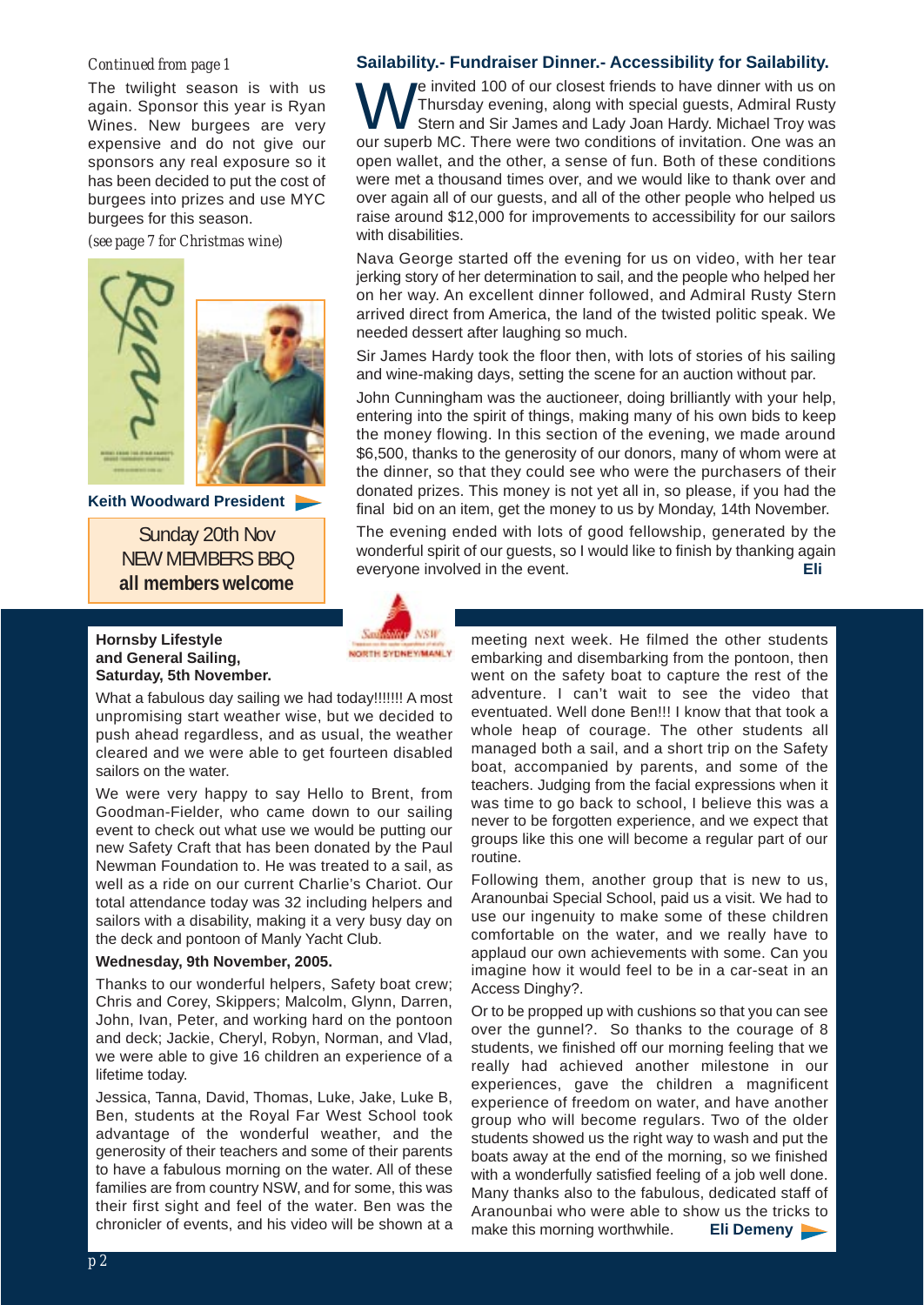

#### *Continued from page 1*

From Monday to Thursday the Race proper commenced with three races planned for each day. The yachts were hired from "Enjoy Sailing" and ranged from 31' to 37'. The yachts were allocated to the teams through a 'lottery sytem' where the skipper drew the yachts name from a bunch of envelopes when they registered. The keen skippers hoped for the smaller yachts as they tended to have the better handicap while the social crews hoped for the larger yachts as most were sleeping (off handovers) on the yachts.

The Saturday before saw we Aussie's arrive at Lemmer and getting to know our yacht. Assistance was given by the

Lancaster Constabulary, in the form of a good cup of tea on a cold afternoon, and the Belgium Water Police with advice on how to read the Dutch words on the 'Blister'. The Blister is their term for the geniker that we were all going to use instead of our usual spinnaker, words like 'Hoot' turned out to be the head. I enjoyed the Navigation Race, which commenced with us all using a lock to get into the Lake. Also for the sheer novelty of marking on the chart degrees and minutes that were North and East instead of our usual South and West.

Monday saw great racing on this large brown lake with huge modernistic windmills sticking out of the water and providing interesting bearing marks! As the regatta progressed the sun got hotter and the wind got lighter. Fortunately for us we had practiced in light conditions and had picking the wind puffs and shifts to a fine art. Wednesday provided a nice change when no wind at all resulted in the Down Under Team hiring bikes and riding the dikes of Holland. However at the end we were quietly proud of our effort when we managed to make sixth overall. In our 'division' of ten other 36' Bavaria's we managed to come first.

The other highlight of the trip was talking to police from other jurisdictions, I found that mostly our lives are very similar; however there are some stark differences, I was fascinated by the concept of sailing in such cold climes as Norway. In conversations with the Norwegians they told tales of seas freezing over and yachts housed inside marina sheds for winter. They further described their sailing races as occurring, "In the weeks of Summer". Weeks of Summer??!! I smiled, a little sad for them





very week on Saturday I look forward to going down to Manly<br>
Yacht Club for sailing. I love rigging up the boats in the morning<br>
because almost every week I learn how to tie a new knot. When<br>
we get out there an the water Yacht Club for sailing. I love rigging up the boats in the morning we get out there on the water we have to dodge all the boats on their moorings. Sometimes we have races and other times we have fun water games like sailing a race standing up or trying to crawl around the bow (the front of the boat) in front of the jib.

After sailing we derig the boats and put them away and then sometimes we have a swim if we're not in a hurry.

Then Rod Wills gives out weekly trophies for Crew of the Week and Skipper of the Week. Then everyone goes home saying to themselves: "I hope we can make it to sailing next week".

**Wow – what an action packed day! Hugo Lumsdaine (MJ Crew, aged 9)**

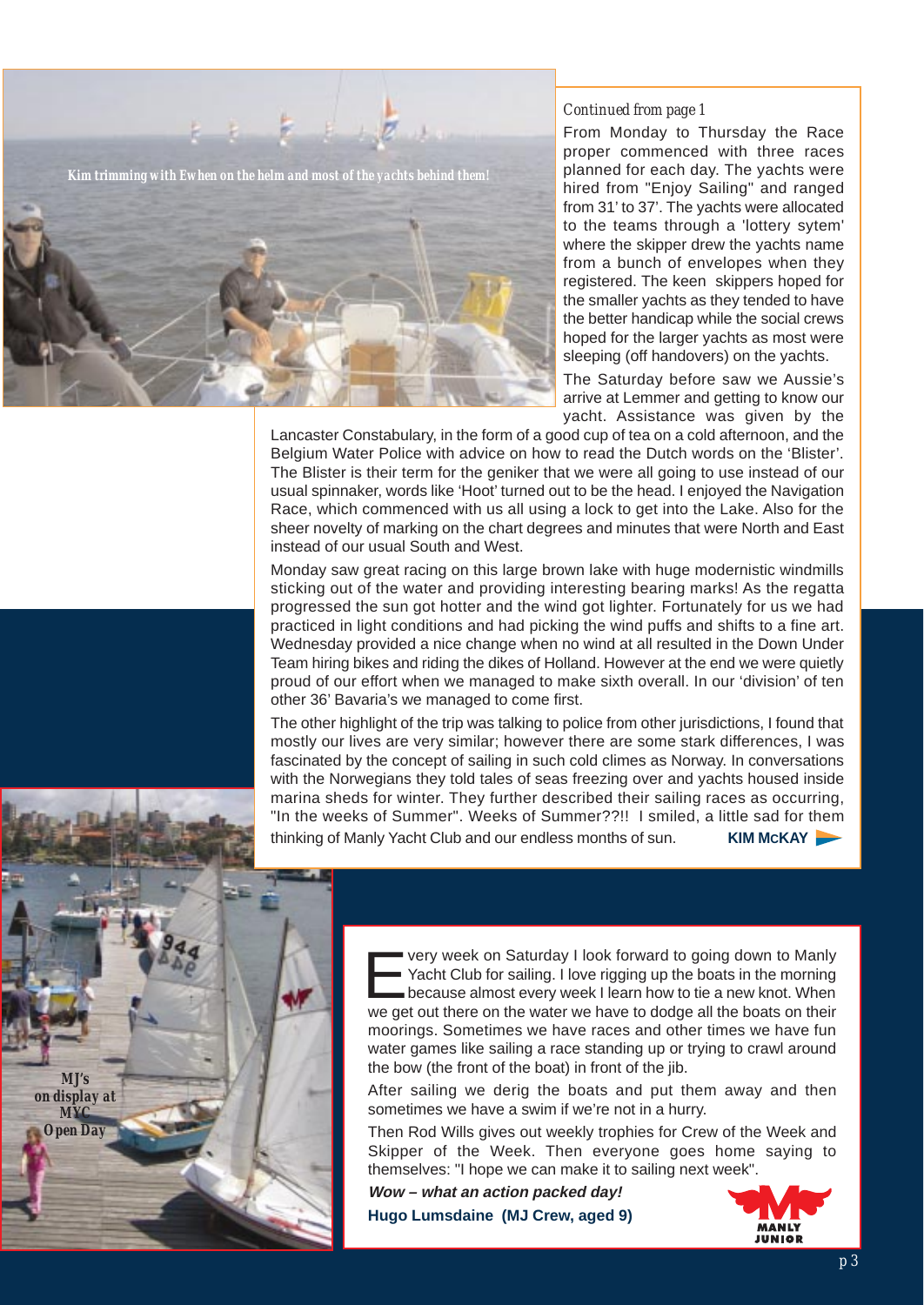## *great day was had by all at the Mini Regatta November 13*

When you take on a project/event of any kind you have doubts as to whether it will be a success. Especially yacht racing regattas. Will the type of format interest the members of the club? Is the date right? What time should it start and the list goes on and on. Not to mention what will the weather be doing on the day.

After Tannis and I were told, that we were the generous volunteers who would organise the Mini Regatta, we knew we had to get our act together really quick. These things tend to creep up on you before you know it.

With a few contacts in the marine industry, I called in some favours and sweet-talked would-be sponsors into parting with some of their much sought after boating products.

Once that was out of the way, the nitty-gritty stuff had to be dealt with: notice of race, sailing instructions and the race entry forms. All had to be checked and re-checked to weed out any possible mistakes thanks Graham and Maz!

Behind the scenes a nucleus of volunteers sprang into action, all having their own special area of expertise. You could probably run an event like the Mini Regatta without this group of dedicated stalwarts, but let me assure you it would be a total disaster! The one thing I will say about our little club, is when it organises an event it does so professionally but with a lot of fun!

As for the day, well the weather-gods smiled on us with a slightly shifty Nor-east sea breeze. We had a fantastic turn out (much better than we had expected) with 15 crack skippers and crews. Everything from Blue Birds to a bunch of 5.5 Metre Class dinosaurs.

The starts were one for all and all for one, which sorted the men out from the boys. There was only a little barging, but some verbal advice from the 'skippers in the right' assisted those 'skippers in the wrong' about their choice of start positions. By race 4 all boats were hitting the start line like battle-seasoned veterans.

On the up wind legs of the event, some boats went left, some went right hopefully placing themselves on the correct side of the course. The unsteady sea breeze was paying off for those who read the shifts correctly. Some of the bottom mark roundings were cause for some rule reading moments with even a near bump or two.We had planned to jam in 3 races, but due to the fact that our officials were turning around the races so fast, they decide to add a 4th. Great idea, but by the end of that last race most crews were toast. Back at the club the usual thing happened; without any prompting members/friends started taking care of the BBQ, the shop etc. At the prize giving, our sponsors generous gifts were divvied up to worthy recipients and a great time was had by all.

So to surmise, we would like to crack the 20 mark for the next race on 19 February 2006. If you missed out on this most excellent of days, get a crew together and come along. If you are unsure of the amount of fun that was had, just ask one of our competitors it was a blast!

Once again, thanks to all of the hard working volunteers and don,t forget our sponsors or they might forget us: Jotun Anti-foul

Scomar Marine Products in Dee Why (who sell Jotun) Scott Sails (just up the road in Manly Vale)

**See you on the water, MAD DOG**



*Start of Race 2*



## *Lord Howe Pow-Wow*

Manly Yacht Club boats have finished in the honours list<br>
Mosely's Local Hero finished third in the IRC division of the<br>
Mosely's Local Hero finished third in the IRC division of the<br>
Mosely's Local Hero finished third in after the recent Gosford to Lord Howe Island Race. Peter 420-mile blue water event, while Gill Whitton's NSX 38 Torpan International came third in the PHS division. The race was a true test of seamanship this year with the breeze being on the the nose for most of the way and tricky currents also adding further complications for navigators. Peter and his crew's efforts must be applauded as they went to the start line with engine water-pump problems and then broke the boat's tiller 30 miles out from the island on the return passage and had to be towed back to effect repairs. ''My hair used to be brown before I took up sailing,'' Pete (Mad Dog)said at Davis Marina while cleaning out his boat last week. **Jim Nixon**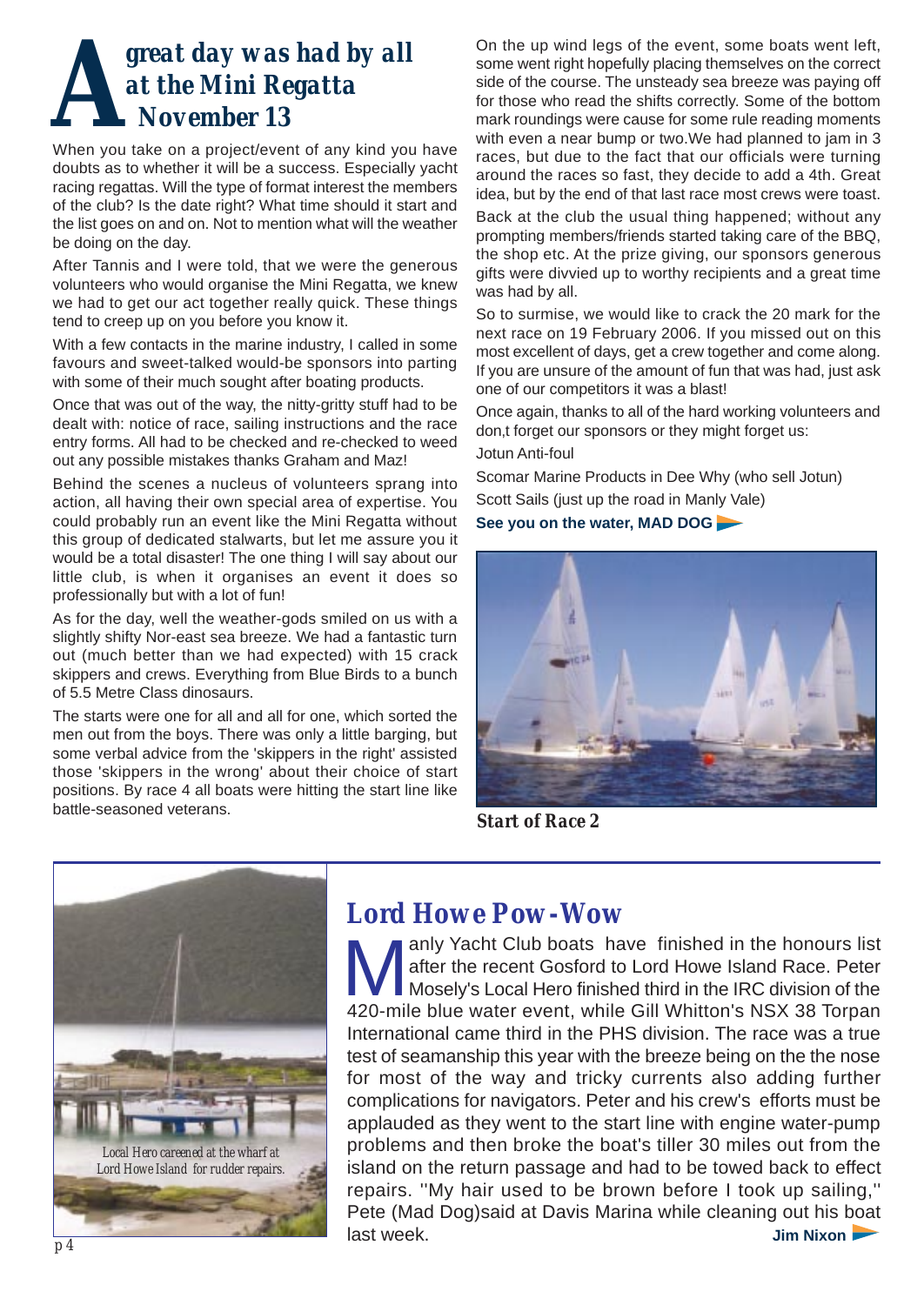| Manly Yacht Club Mini Regatta 2005-2006 |                   |                                  |                |       |                        |       | Sponsored by: JUTON AND SCOTT SAILS |                        |       |          |                |
|-----------------------------------------|-------------------|----------------------------------|----------------|-------|------------------------|-------|-------------------------------------|------------------------|-------|----------|----------------|
|                                         | DIVISION 1        | <b>MINI REGATTA MR1 - RACE 1</b> |                |       |                        |       |                                     |                        |       |          |                |
|                                         | Place Sail No     | <b>Boat Name</b>                 | Elapsd         | AHC   | HC Cor'd T CHC Skipper |       |                                     | Class                  | Score | Fin Tim  | <b>ETOrd</b>   |
|                                         | 1152              | BOKARRA                          | 46:44:00 0.706 |       | 33:00:00               |       | 0.711 C Casimir                     | Santana22              | 1.0   | 12:56:44 | 12             |
| 2                                       | NH <sub>1</sub>   | <b>MEANDER</b>                   | 46:17:00 0.714 |       | 33:03:00               |       | 0.718 B Shilland                    | Bluebird22             | 2.0   | 12:56:17 | 11             |
| 3                                       | <b>MYC820</b>     | <b>GOOD INTENT</b>               | 45:03:00 0.742 |       | 33:26:00               |       | 0.744 P Bennell                     | Clansman               | 3.0   | 12:55:03 | 10             |
| 4                                       | 127               | CARINYA IV                       | 41:32:00 0.814 |       | 33:48:00               |       | $0.815$ J Nixon                     | Carmen                 | 4.0   | 12:51:32 | $\overline{7}$ |
| 5                                       | MYC6              | AIDA                             | 43:04:00 0.787 |       | 33:54:00               |       | 0.787 B Spence                      | S80                    | 5.0   | 12:53:04 | 9              |
| 6                                       | 3683              | <b>RATTY</b>                     | 41:57:00 0.820 |       | 34:24:00               |       | 0.817   Dennewald                   | Northshore27           | 6.0   | 12:51:57 | 8              |
|                                         | AUS29             | <b>ANTARFS</b>                   | 30:47:00 1.123 |       | 34:34:00               |       | 1.117 M Polkinghorne                | International 5.5 7.0  |       | 12:40:47 |                |
| 8                                       | AUS24             | <b>KING CROSS</b>                | 37:54:00 0.913 |       | 34:36:00               |       | 0.908 M Lutowski                    | International 5.5 8.5  |       | 12:47:54 | 5              |
| 8                                       | KA16              | PAM                              | 31:57:00 1.083 |       | 34:36:00               |       | 1.077 P McDonald                    | International5.5 8.5   |       | 12:41:57 | $\mathfrak{D}$ |
| 10                                      | AUS32             | AVANTI                           | 37:50:00 0.925 |       | 35:00:00               |       | 0.918 C Shead                       | Soling                 | 10.0  | 12:47:50 | 4              |
| 11                                      | <b>KA17</b>       | <b>JABIRU</b>                    | 39:21:00 0.891 |       | 35:04:00               |       | 0.883 H Ferrar                      | IInternational5.5 11.0 |       | 12:49:21 | h              |
| 12                                      | <b>WP69</b>       | SHEAR MAGIC37:49:00 0.930        |                |       | 35:10:00               | 0.921 | R Steffens                          | Adams10                | 12.0  | 12:47:49 | 3              |
| DNC.                                    |                   | AUS1161 AUS1161                  |                | 1.147 |                        |       | <b>B</b> Davis                      | <b>Etchells</b>        | 14.0  |          |                |
|                                         | <b>DIVISION 2</b> |                                  |                |       |                        |       |                                     |                        |       |          |                |
|                                         | Place Sail No     | <b>Boat Name</b>                 | Elapsd         | AHC   | HC Cor'd T CHC Skipper |       |                                     | Class                  | Score | Fin Tim  | <b>ETOrd</b>   |
|                                         | MYC202 ISAEA II   |                                  | 49:55:00 0.619 |       | 30:54:00               |       | 0.619 M Collis                      | Bluebird22-2           | 1.0   | 12:59:55 | 3              |
| 2                                       | MYC24             | J-CURVE                          | 37:51:00 0.834 |       | 31:34:00               |       | 0.829 J Morrison                    | J24                    | 2.0   | 12:47:51 |                |
| 3                                       | 1255              | MELODY                           | 49:03:00 0.703 |       | 34:29:00               |       | 0.694 L McIntyre                    | SwansonDart 3.0        |       | 12:59:03 | $\overline{2}$ |

| Manly Yacht Club Mini Regatta 2005-2006 |                   |                            |                |            |                |       | Sponsored by: JUTON AND SCOTT SAILS |                       |       |          |                |
|-----------------------------------------|-------------------|----------------------------|----------------|------------|----------------|-------|-------------------------------------|-----------------------|-------|----------|----------------|
|                                         | <b>DIVISION 1</b> | MINI REGATTA MR1 - RACE 2  |                |            |                |       |                                     |                       |       |          |                |
|                                         | Place Sail No     | <b>Boat Name</b>           | Elapsd         | <b>AHC</b> | HC Cor'd T CHC |       | Skipper                             | Class                 | Score | Fin Tim  | <b>ETOrd</b>   |
|                                         | MYC6              | AIDA                       | 37:14:00 0.787 |            | 29:18:00       |       | 0.800 B Spence                      | S80                   | 1.0   | 13:42:14 | 7              |
| 2                                       | AUS32             | AVANTI                     | 32:12:00 0.918 |            | 29:34:00       |       | 0.929 C Shead                       | Soling                | 2.0   | 13:37:12 | 4              |
| 3                                       | AUS29             | <b>ANTARES</b>             | 27:47:00 1.117 |            | 31:02:00       |       | 1.118 M Polkinghorne                | International 5.5 3.0 |       | 13:32:47 |                |
| 4                                       | AUS24             | KING CROSS                 | 34:24:00 0.908 |            | 31:14:00       |       | 0.907 M Lutowski                    | IInternational5.5 4.0 |       | 13:39:24 | 6              |
| 5                                       | <b>MYC820</b>     | GOOD INTENT 42:02:00 0.744 |                |            | 31:16:00       |       | 0.745 P Bennell                     | Clansman              | 5.0   | 13:47:02 | 10             |
| 6                                       | 3683              | RATTY                      | 38:31:00 0.817 |            | 31:28:00       |       | 0.815   Dennewald                   | Northshore27          | 6.0   | 13:43:31 | 8              |
|                                         | <b>WP69</b>       | SHEAR MAGIC34:15:00 0.921  |                |            | 31:33:00       |       | 0.917 R Steffens                    | Adams10               | 7.0   | 13:39:15 | 5              |
| 8                                       | 1152              | <b>BOKARRA</b>             | 44:30:00 0.711 |            | 31:38:00       |       | 0.710 C Casimir                     | Santana22             | 8.0   | 13:49:30 | 11             |
| 9                                       | KA16              | PAM                        | 29:50:00 1.077 |            | 32:08:00       |       | 1.069 P McDonald                    | IInternational5.5 9.0 |       | 13:34:50 | 3              |
| 10                                      | 127               | CARINYA IV                 | 40:04:00 0.815 |            | 32:39:00       |       | 0.806 J Nixon                       | Carmen                | 10.0  | 13:45:04 | 9              |
| 11                                      |                   | AUS1161 AUS1161            | 29:11:00 1.147 |            | 33:28:00       |       | 1.133 B Davis                       | <b>Etchells</b>       | 11.5  | 13:34:11 | $\mathfrak{D}$ |
| 11                                      | NH <sub>1</sub>   | <b>MEANDER</b>             | 46:36:00 0.718 |            | 33:28:00       | 0.711 | <b>B</b> Shilland                   | Bluebird22            | 11.5  | 13:51:36 | 12             |
| <b>DNF</b>                              | <b>KA17</b>       | <b>JABIRU</b>              |                | 0.883      |                |       | H Ferrar                            | International5.5      | 14.0  |          |                |
|                                         | <b>DIVISION 2</b> |                            |                |            |                |       |                                     |                       |       |          |                |
|                                         | Place Sail No     | <b>Boat Name</b>           | Elapsd         | <b>AHC</b> | HC Cor'd T CHC |       | Skipper                             | Class                 | Score | Fin Tim  | <b>ETOrd</b>   |
|                                         | MYC24             | <b>J-CURVE</b>             | 34:55:00       | 0.829      | 28:57:00       |       | 0.828 J Morrison                    | J24                   | 1.0   | 13:39:55 | 1              |
| 2                                       | 1255              | MELODY                     | 41:53:00 0.694 |            | 29:04:00       |       | 0.691 L McIntyre                    | SwansonDart 2.0       |       | 13:46:53 | $\mathfrak{D}$ |
| 3                                       | MYC202            | <b>ISAFA II</b>            | 47:16:00 0.619 |            | 29:16:00       |       | 0.617 M Collis                      | Bluebird22-2 3.0      |       | 13:52:16 | 3              |

|                | <b>DIVISION 1</b> | Manly Yacht Club Mini Regatta 2005-2006<br>MINI REGATTA MR1 - RACE 3 |                |       |                        |                        | Sponsored by: JUTON AND SCOTT SAILS |       |          |                  |
|----------------|-------------------|----------------------------------------------------------------------|----------------|-------|------------------------|------------------------|-------------------------------------|-------|----------|------------------|
|                | Place Sail No     | <b>Boat Name</b>                                                     | Elapsd         | AHC   |                        | HC Cor'd T CHC Skipper | Class                               | Score | Fin Tim  | <b>ETOrd</b>     |
|                |                   | AUS1161 AUS1161                                                      | 17:30:00 1.133 |       | 19:50:00               | 1.157 B Davis          | <b>Etchells</b>                     | 1.0   | 14:29:30 |                  |
| $\overline{2}$ | <b>KA16</b>       | PAM                                                                  | 19:25:00 1.069 |       | 20:45:00               | 1.078 P McDonald       | IInternational 5.5 2.0              |       | 14:31:25 | $\mathcal{P}$    |
| 3              | 3683              | <b>RATTY</b>                                                         | 25:56:00 0.815 |       | 21:08:00               | 0.820   Dennewald      | Northshore27 3.0                    |       | 14:37:56 | 7                |
| 4              | 127               | CARINYA IV                                                           | 26:55:00 0.806 |       | 21:42:00               | 0.805 J Nixon          | Carmen                              | 4.0   | 14:38:55 | 8                |
| 5              | AUS24             | <b>KING CROSS</b>                                                    | 24:00:00 0.907 |       | 21:46:00               | 0.906 M Lutowski       | International 5.5 5.0               |       | 14:36:00 | 4                |
| 6              | AUS29             | ANTARES                                                              | 19:35:00 1.118 |       | 21:54:00               | 1.115 M Polkinghorne   | International 5.5 6.0               |       | 14:31:35 | 3                |
| $\overline{7}$ | 1152              | <b>BOKARRA</b>                                                       | 31:00:00 0.710 |       | 22:01:00               | 0.709 C Casimir        | Santana <sub>22</sub>               | 7.0   | 14:43:00 | 11               |
| 8              | <b>WP69</b>       | SHEAR MAGIC24:09:00 0.917                                            |                |       | 22:09:00               | 0.910 R Steffens       | Adams10                             | 8.0   | 14:36:09 | 6                |
| 9              | AUS32             | AVANTI                                                               | 24:04:00 0.929 |       | 22:22:00               | 0.924 C Shead          | Soling                              | 9.0   | 14:36:04 | 5                |
| 10             | NH <sub>1</sub>   | <b>MEANDER</b>                                                       | 31:53:00 0.711 |       | 22:40:00               | 0.703 B Shilland       | Bluebird22                          | 10.0  | 14:43:53 | $12^{1}$         |
| 11             | <b>MYC820</b>     | GOOD INTENT 30:46:00 0.745                                           |                |       | 22:55:00               | 0.736 P Bennell        | Clansman                            | 11.0  | 14:42:46 | 10 <sup>10</sup> |
| 12             | MYC6              | AIDA                                                                 | 30:39:00 0.800 |       | 24:31:00               | 0.793 B Spence         | S80                                 | 12.0  | 14:42:39 | 9                |
| <b>DNC</b>     | <b>KA17</b>       | <b>JABIRU</b>                                                        |                | 0.883 |                        | H Ferrar               | IInternational5.5 14.0              |       |          |                  |
|                | <b>DIVISION 2</b> |                                                                      |                |       |                        |                        |                                     |       |          |                  |
|                | Place Sail No     | <b>Boat Name</b>                                                     | Elapsd         | AHC   | HC Cor'd T CHC Skipper |                        | Class                               | Score | Fin Tim  | <b>ETOrd</b>     |
|                | 1255              | <b>MELODY</b>                                                        | 28:12:00 0.691 |       | 19:29:00               | 0.688 L McIntyre       | SwansonDart 1.0                     |       | 14:40:12 | $\overline{2}$   |
| 2              | MYC202            | <b>ISAEA II</b>                                                      | 34:04:00 0.617 |       | 21:01:00               | 0.609 M Collis         | Bluebird22-2                        | 2.0   | 14:46:04 | $\overline{3}$   |
| 3              | MYC24             | <b>J-CURVE</b>                                                       | 26:00:00 0.828 |       | 21:32:00               | 0.816 J Morrison       | J24                                 | 3.0   | 14:38:00 |                  |

| Manly Yacht Club Mini Regatta 2005-2006<br>MINI REGATTA MR1 - RACE 4<br><b>DIVISION 1</b> |                   |                    |                | Sponsored by: JUTON AND SCOTT SAILS |                        |  |                   |                  |       |               |                |
|-------------------------------------------------------------------------------------------|-------------------|--------------------|----------------|-------------------------------------|------------------------|--|-------------------|------------------|-------|---------------|----------------|
|                                                                                           | Place Sail No     | <b>Boat Name</b>   | Elapsd         | <b>AHC</b>                          | HC Cor'd T CHC Skipper |  |                   | Class            | Score | Fin Tim ETOrd |                |
|                                                                                           | NH <sub>1</sub>   | <b>MEANDER</b>     | 26:58:00 0.703 |                                     | 18:58:00               |  | 0.712 B Shilland  | Bluebird22       | 1.0   | 15:22:58      | 7              |
| $\overline{2}$                                                                            | 127               | <b>CARINYA IV</b>  | 24:20:00 0.805 |                                     | 19:35:00               |  | $0.809$ J Nixon   | Carmen           | 2.0   | 15:20:20      | 5              |
| 3                                                                                         | AUS <sub>24</sub> | KING CROSS         | 21:55:00 0.906 |                                     | 19:51:00               |  | 0.908 M Lutowski  | nternational5.5  | 3.0   | 15:17:55      | 3              |
| 4                                                                                         | KA16              | PAM                | 18:45:00 1.078 |                                     | 20:13:00               |  | 1.077 P McDonald  | International5.5 | 4.0   | 15:14:45      | $\mathfrak{D}$ |
| 5                                                                                         |                   | AUS1161 AUS1161    | 17:48:00 1.157 |                                     | 20:36:00               |  | 1.154 B Davis     | <b>Etchells</b>  | 5.0   | 15:13:48      |                |
| 6                                                                                         | AUS32             | AVANTI             | 22:21:00 0.924 |                                     | 20:39:00               |  | 0.919 C Shead     | Soling           | 6.0   | 15:18:21      | 4              |
|                                                                                           | 3683              | <b>RATTY</b>       | 25:13:00 0.820 |                                     | 20:41:00               |  | 0.815   Dennewald | Northshore27     | 7.0   | 15:21:13      | 6              |
| 8                                                                                         | 1152              | <b>BOKARRA</b>     | 29:55:00 0.709 |                                     | 21:13:00               |  | 0.702 C Casimir   | Santana22        | 8.0   | 15:25:55      | 8              |
| 9                                                                                         | MYC6              | AIDA               | 31:44:00       | 0.793                               | 25:10:00               |  | 0.785 B Spence    | S80              | 9.0   | 15:27:44      | 9              |
| DNC                                                                                       | AUS <sub>29</sub> | <b>ANTARFS</b>     |                | 1.115                               |                        |  | M Polkinghorne    | nternational5.5  | 14.0  |               |                |
| DNC.                                                                                      | <b>KA17</b>       | <b>JABIRU</b>      |                | 0.883                               |                        |  | H Ferrar          | nternational5.5  | 14.0  |               |                |
| DNC                                                                                       | <b>MYC820</b>     | <b>GOOD INTENT</b> |                | 0.736                               |                        |  | P Bennell         | Clansman         | 14.0  |               |                |
| <b>DNC</b>                                                                                | <b>WP69</b>       | SHEAR MAGIC        |                | 0.910                               |                        |  | R Steffens        | Adams10          | 14.0  |               |                |
| <b>DIVISION 2</b>                                                                         |                   |                    |                |                                     |                        |  |                   |                  |       |               |                |
|                                                                                           | Place Sail No     | <b>Boat Name</b>   | Elapsd         | <b>AHC</b>                          | HC Cor'd T CHC         |  | Skipper           | Class            | Score | Fin Tim       | <b>ETOrd</b>   |
|                                                                                           | 1255              | <b>MELODY</b>      | 27:04:00       | 0.688                               | 18:37:00               |  | 0.684 L McIntyre  | SwansonDart      | 1.0   | 15:23:04      | $\mathfrak{D}$ |
| 2                                                                                         | MYC24             | J-CURVE            | 22:50:00 0.816 |                                     | 18:38:00               |  | 0.812 J Morrison  | J24              | 2.0   | 15:18:50      |                |
| 3                                                                                         | MYC202 ISAEA II   |                    | 32:13:00 0.609 |                                     | 19:37:00               |  | 0.599 M Collis    | Bluebird22-2     | 3.0   | 15:28:13      | 3              |

|                | <b>DIVISION 1</b> |                 |                              | Manly Yacht Club Mini Regatta 2005-2006<br>MR1 - 13/11/2005 - Aggregate Score after 4 races |           |        |        | Sponsored by: JUTON AND SCOTT SAILS<br>C=DNC F=DNF |        |
|----------------|-------------------|-----------------|------------------------------|---------------------------------------------------------------------------------------------|-----------|--------|--------|----------------------------------------------------|--------|
|                | Place Sail No     |                 | <b>Boat Name</b>             | Skipper                                                                                     | Agg Score | Race 4 | Race 3 | Race 2                                             | Race 1 |
| 1              | 127               |                 | CARINYA IV                   | J Nixon                                                                                     | 20.0      | 2.0    | 4.0    | 10.0                                               | 4.0    |
| $\mathfrak{D}$ |                   | AUS24           | KING CROSS                   | M Lutowski                                                                                  | 20.5      | 3.0    | 5.0    | 4.0                                                | 8.5    |
| 3              |                   | 3683            | RATTY                        | I Dennewald                                                                                 | 22.0      | 7.0    | 3.0    | 6.0                                                | 6.0    |
| 4              |                   | KA16            | PAM                          | P McDonald                                                                                  | 23.5      | 4.0    | 2.0    | 9.0                                                | 8.5    |
| 5              |                   | 1152            | BOKARRA                      | C Cameron                                                                                   | 24.0      | 8.0    | 7.0    | 8.0                                                | 1.0    |
| 6              |                   | NH <sub>1</sub> | <b>MEANDER</b>               | <b>B</b> Shilland                                                                           | 24.5      | 1.0    | 10.0   | 11.5                                               | 2.0    |
| 7              |                   | MYC6            | AIDA                         | <b>B</b> Spence                                                                             | 27.0      | 9.0    | 12.0   | 1.0                                                | 5.0    |
| 7              |                   | AUS32           | AVANTI                       | C Shead                                                                                     | 27.0      | 6.0    | 9.0    | 2.0                                                | 10.0   |
| 9              |                   | AUS29           | ANTARES                      | M Polkinghorne                                                                              | 30.0      | 14.00C | 6.0    | 3.0                                                | 7.0    |
|                | 10                | AUS1161         | AUS1161                      | <b>B</b> Davis                                                                              | 31.5      | 5.0    | 1.0    | 11.5                                               | 14.00C |
| 11             |                   | MYC820          | GOOD INTENT P Bennell        |                                                                                             | 33.0      | 14.00C | 11.0   | 5.0                                                | 3.0    |
|                | 12                | WP69            | <b>SHEAR MAGICR Steffens</b> |                                                                                             | 41.0      | 14.00C | 8.0    | 7.0                                                | 12.0   |
|                | 13                | KA17            | <b>JABIRU</b>                | H Ferrar                                                                                    | 53.0      | 14.00C | 14.00C | 14.00F                                             | 11.0   |
|                | <b>DIVISION 2</b> |                 |                              |                                                                                             |           |        |        |                                                    |        |
|                | Place Sail No     |                 | <b>Boat Name</b>             | Skipper                                                                                     | Agg Score | Race 4 | Race 3 | Race 2                                             | Race 1 |
| 1              |                   | 1255            | <b>MELODY</b>                | L McIntyre                                                                                  | 7.0       | 1.0    | 1.0    | 2.0                                                | 3.0    |
| $\mathfrak{D}$ |                   | MYC24           | J-CURVE                      | J Morrison                                                                                  | 8.0       | 2.0    | 3.0    | 1.0                                                | 2.0    |
| 3              |                   | MYC202          | <b>ISAEA II</b>              | M Collis                                                                                    | 9.0       | 3.0    | 2.0    | 3.0                                                | 1.0    |

**Manly Yacht Club Mini Regatta 2005-2006 Sponsored by: JUTON AND SCOTT SAILS**

MYC RESULTS









## **NOTICE TO MYC YACHT OWNERS**

Manly Yacht Club Members are reminded that NSW Maritime has special requirements for Yachts. All yachts are required to display the following:

1) NSW Maritime Registration Number (100mm minimum) 2) Sail Number 3) Yacht Club (may be abbreviated)

4) Yachts Name 5) NSW Maritime Registration Label 6) NSW Maritime Safety Sticker (issued to yachts which

- 
- have a current Cat. 7 or higher Certificate).

Members are advised that NSW Maritime are currently auditing these details on all yachts in Sydney Harbour. You are advised to check that your yacht complies as a matter of urgency. NSW Maritime intend to police these requirements, and may issue Infringement Notices to offending yachts. **Brian Wilson Commodore**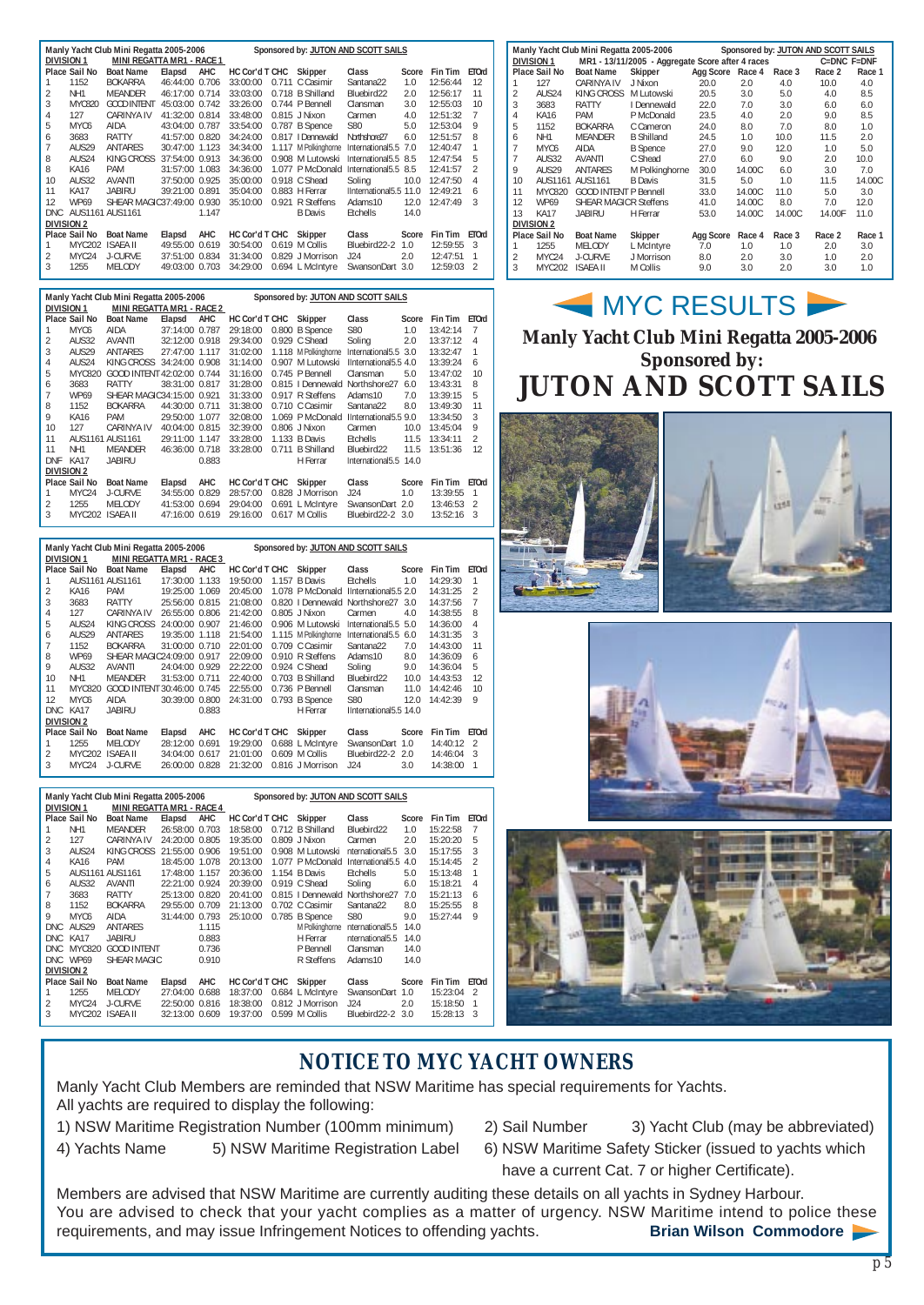## MYC RESULTS

|                  | <b>RYAN WINES TWILIGHT SERIES</b>                |                   | 2005-2006 RESULTS - RACE 1 - 11-NOV-04 - |            |
|------------------|--------------------------------------------------|-------------------|------------------------------------------|------------|
| Sail No          | <b>Boat Name</b>                                 | <b>Boat Type</b>  | Owner/Helm                               | F/Time     |
|                  | MYC259 YFVANNA                                   | Cavalier 26       | Tomas Kliman                             | 19:21:50   |
| MYC24            | J-CURVF                                          | 124               | Jack Morrison/Alan McKay 19:22:00        |            |
|                  | MYC820 GOOD INTENT                               | Clansman 30       | Peter Bennell                            | 19:24:16   |
| MYC200           | SI IPSTRFAM                                      | Sigma 36          | Joelle Legoux                            | 19:26:11   |
| 3683             | <b>RATTY</b>                                     | Northshore 27     | Ian Dennewald                            | 19:28:10   |
| MYC7             | <b>TEN SIXTY</b>                                 | Radford 10.6      | Phil Vidler                              | 19:29:24   |
| 4863             | TWO CAN                                          | Masram 920        | D Lewis/S Teudt                          | 19:29:52   |
| <b>NH14</b>      | HAGAR                                            | Fndeavour 26      | Chris Cope                               | 19:30:48   |
| MYC10            | PENSIVE                                          | <b>NSX 38</b>     | <b>Bruce Davis</b>                       | 19:30:51   |
| 6747             | HAP HA7ARD                                       | Moody 31          | John Webber                              | 19:31:04   |
| MYC6             | AIDA                                             | S80               | <b>Bill Spence</b>                       | 19:31:37   |
| <b>WP69</b>      | SHEAR MAGIC                                      | Adams 10          | Robert Steffens                          | 19:32:10   |
| <b>KA16</b>      | PAM                                              | International 5.5 | Peter McDonald                           | 19:32:11   |
| 6510             | POFTS DAY                                        | Flan 40           | Steve Wilton                             | 19:32:53   |
| 6776             | DANCES WITH WAVES Beneteau First 40.7 Jim Thomas |                   |                                          | 19:32:57   |
|                  | MYC36 CROSS YOUR FINGERS Bavaria 36              |                   | Peter/Vicky Cumbers 19:34:20             |            |
| MYC32            | PACIFIC BRFF7F                                   | Farr 11.6         | <b>Bruce Hitchman</b>                    | 19:34:39   |
| MYC375           | <b>OUT THERE</b>                                 | Cavalier 375      | Greg James                               | 19:34:41   |
| KA55             | ATAI ANTA                                        | 124               | Mark Griffiths                           | 19:35:24   |
| MYC47            | REALITY                                          | Passage 33        | Keith Woodward                           | 19:35:31   |
| MYC33            | <b>I AUTREC</b>                                  | Passage 33        | Helen Ebling                             | 19:36:14   |
| 929              | <b>SOJOURN</b>                                   | Catalina 32       | Harold Hooper                            | 19:36:58   |
| 4384             | <b>FIRST LIGHT</b>                               | Adams 12          | Nicolas Ewald                            | 19:37:59   |
| MYC11            | MANI Y TOO                                       | Ravaria 44        | Andrew Robinson                          | 19:38:57   |
| 4948             | BUDGIF SMUGGLER Swanson Dart                     |                   | Robbie Trehane                           | 19:40:15   |
| KA113            | <b>FLYING CARPET</b>                             | 124               | Nick Chatham                             | 19:41:00   |
| A73              | TOP ODDS                                         | Northshore 27     | Karen Petersen                           | 19:44:58   |
| 4524             | <b>XCESS</b>                                     | \$80              | C Matthews/O Rees                        | <b>DNF</b> |
| NH <sub>1</sub>  | MFANDER                                          | Bluebird 22       | <b>Brian Shilland</b>                    | DNC        |
| MYC20            | MANYANA                                          | Cole 26           | D Fairclough/S Garmston DNC              |            |
| 983              | PACIFICA                                         | Catalina 30       | <b>Chris Rogers</b>                      | DNC        |
| MYC1             | <b>AUSSIF RULES</b>                              | Cavalier 975      | Gene Scott                               | DNC        |
| 1236             | LOCAL HERO                                       | Sydney 36         | Peter Moselv                             | <b>DNC</b> |
| MH <sub>22</sub> | <b>CAPF FFAR</b>                                 | Cape 35           | Kevin Boxhall                            | <b>DNC</b> |
|                  |                                                  |                   |                                          |            |

*MYC375 OUT THERE Cavalier 375 Gabrielle and Greg James*



## **Ryan Wines Twilight Series has started**

**Skippers don't miss out on the best series of the season**, if your looking for crew **we have two fantastic members Louise and Cliff Keen** who were there for 4-5hrs at the working bee the day before Open day, then on Open day on duty from 8am and they are looking for willing skippers to take them on as crew in this year's Twilights. Their experience is….last year's Twilights (and lots of enthusiasm)! and we love members who come forward and are willing to do their bit to help the club.



Contact: Louise and Cliff 9976 5441 04159 75097 04159 75098

Don't forget dinner back at MYC after each race and choose from an impressive variety on the menu each week prepared by Chris and new chef Mark.



Free for the community and all the family **Sunday 4th December 2005 - 11am to 5pm** Manly Ocean Beach Promenade For further information: Call Manly Environment Centre - 9976 2842

**MANLY OCEAN CARE DAY FESTIVAL**



Email – mec@manly.nsw.gov.au For Updates on the program keep watching www.mec.org.au

*Open Day and Try Sailing Day with new members and new boats helping out on the day along with the regular team of helpers*



*Manly Juniors, Sailability, Pacific Breeze, Manly Too and Morna further out in the harbour*



*Jim Thomas and crew at the end of the jetty ready with Dances With Waves*



*John Baker along with Rob Garnsey cooked a great sausage sizzle...10kg of sausages and 5kg of onions* 

*Thank you*... Money raised last month for the Prostate Cancer Research was \$172.00 and Open Day Raffle \$92.00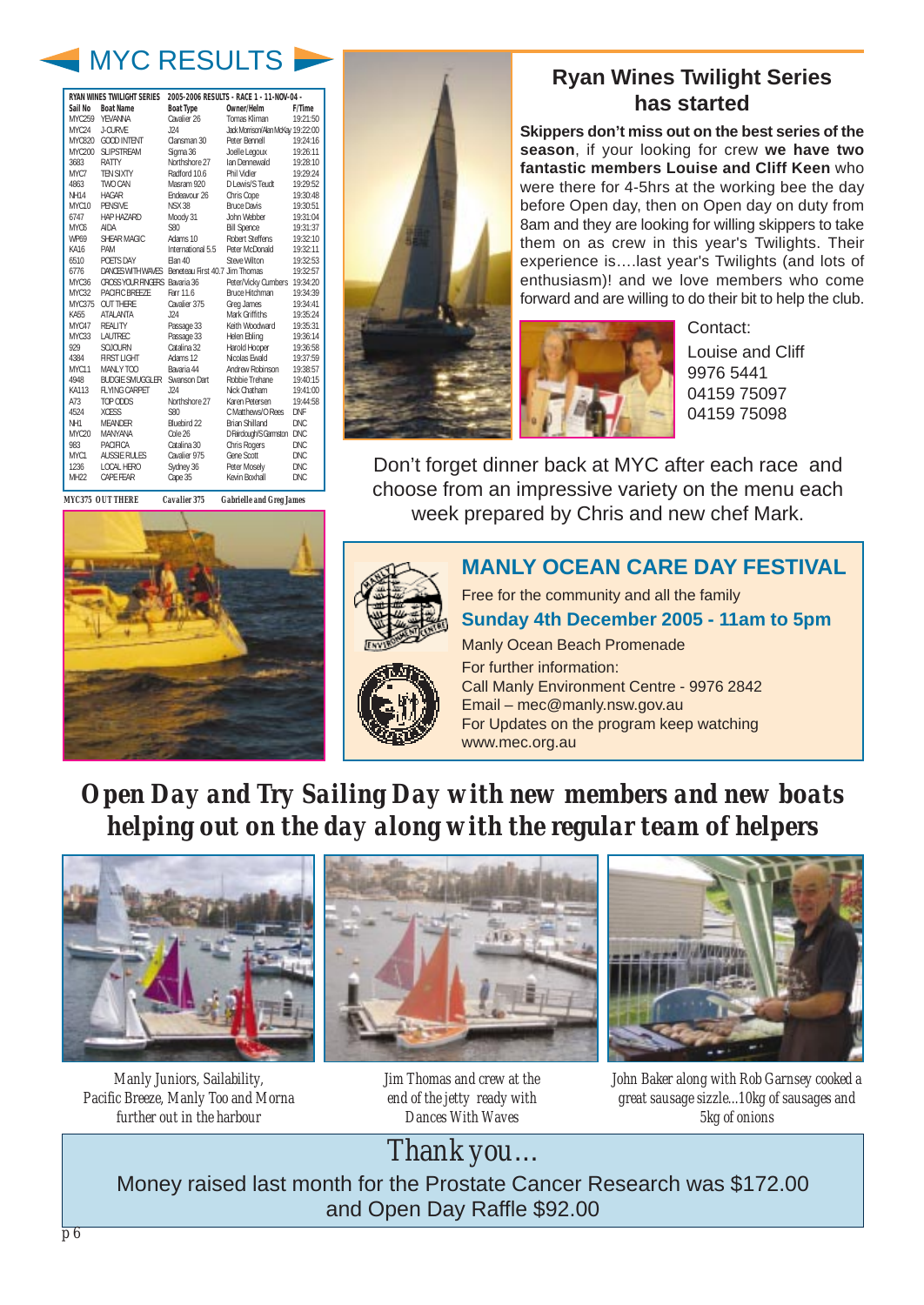

*Ryan Wines Tastings Room an original settlers cottage on Broke Estate Vineyard*

retail order form

retail order form

| Name:                                     |                                                                    |  |
|-------------------------------------------|--------------------------------------------------------------------|--|
|                                           |                                                                    |  |
|                                           |                                                                    |  |
|                                           |                                                                    |  |
|                                           |                                                                    |  |
|                                           | Payment Method $\Box$ Visa $\Box$ Mastercard $\Box$ Amex<br>Other  |  |
| Card Number:                              |                                                                    |  |
|                                           |                                                                    |  |
|                                           | Name on Card: Expiry Date:                                         |  |
| <b>Email orders to:</b><br>Fax orders to: | tinaryan@ryanwines.com.au<br>612 65745199 Phone: 612 65745188      |  |
| Post orders to:                           | Ryan Family Wines Broke Estate Vineyard<br>Broke Rd Broke NSW 2330 |  |
|                                           |                                                                    |  |

| <b>WINE</b>                            | <b>DESCRIPTION</b>                                                                       | <b>RRP</b> | <b>CASE</b><br><b>PRICE</b>     | <b>QTY</b> | <b>TOTAL</b> |
|----------------------------------------|------------------------------------------------------------------------------------------|------------|---------------------------------|------------|--------------|
| Ryan 2001 Free Run Chardonnay          | An easy drinking style, fresh and<br>fruity with melon and citrus flavours               | \$15       | \$144<br>@\$12 bottle           |            |              |
| Ryan 2001 Single Vineyard<br>Cabernet  | A smooth red. Ripe plum and<br>herbaceous characters                                     | \$17       | \$156<br>$@$ \$13 bottle        |            |              |
| Broke Estate 2001 Semillon             | A lean drinkable style, citrus<br>and honey with a hint of body                          | \$22       | $$120/6$ box<br>$@$ \$20 bottle |            |              |
| Broke Estate 2000 Chardonnay           | A big buttery style with Luscious<br>and toasted oak flavours                            | \$28       | $$150/6$ box<br>$@$ \$25 bottle |            |              |
| Broke Estate 2003 Cabernet             | A benchmark Hunter Cabernet<br>Ripe cherry, cigar box and vanilla                        | \$32.50    | $$180/6$ box<br>$@$ \$30 bottle |            |              |
| Broke Estate 2000<br>Lacrima Angelorum | A luscious sticky. Flavours of<br>poached peach and honey nectar<br>with a crisp finish. | \$28       | \$150/6 box<br>$@$ \$25 bottle  |            |              |
|                                        |                                                                                          |            | <b>TOTAL</b>                    |            | S            |

Ryan Wines new champagne from our limited edition Idlewild range. SOLITAIRE is a sparkling Barbera Free Run. There are only 80 dozen of these and they are presented in hand etched bottles. (in lieu of a traditional label)

WINES FROM THE RYAN<br>BROKE FORDWICH VIN

**WWW.ETANWINES.CO** 

### **CELEBRATION GIFT BOX \$180** - *Celebrate with something special !*

Created for Christmas 2005 including 1 x bottle of 2003 SOLITAIRE with 2 x hand blown, hand etched champagne glasses created exclusively for us by the Orrefors glassworks in Sweden and individually valued at \$80, all immaculately packaged in a custom made presentation gift box.

Orders/Inquiries Idlewild Vineyard PH: 612 65745188 www.wildbrokewines.com.au